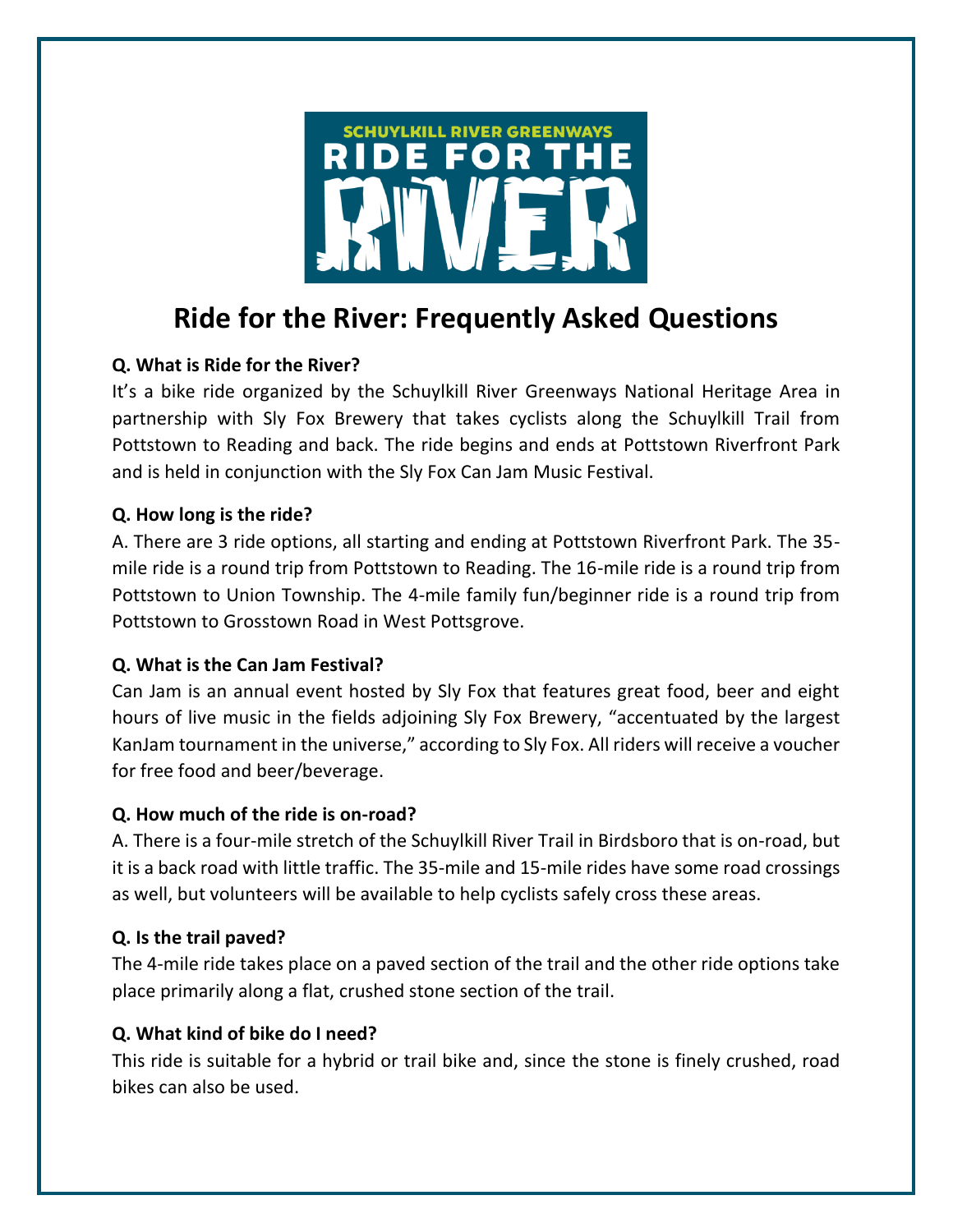# **Q. Can I use a non-traditional bike, such as a trike, recumbent or tandem?**

Yes, these bikes are welcome on the ride.

# **Q. What should I do to make sure my bike is in good enough condition for this ride?**

We recommend that you take your bike to a bike shop for a tune up and safety check prior to the ride. We will also have free bike safety checks available from for small fixes on the morning of the ride.

# **Q. Are there any hills?**

The ride route is along a rail trail and is mostly flat. There is a 4-mile *OPTIONAL* hill climb along the Hopewell Big Woods Trail that connects to the Schuylkill River Trail in Union Township. The Big Woods Trail consists of a nearly 2-mile gentle upgrade with stunning views of Monocacy Hill as you near the top. You can rest at the top and enjoy an easy ride down back onto the Schuylkill River Trail. This is a gravel trail which could have some loose areas, so riders should be cautious on the descent.

# **Q. What equipment do I need?**

Plan to bring your bike, water bottle, sunscreen, bug spray and helmets are required. You should plan to dress for the weather (rain gear if rain is predicted; light clothing if it is hot). Children under 12 are required by state law to wear a helmet.

## **Q. What happens if it rains?**

This is a rain or shine event. It will not be canceled except in the event of extreme weather such as flooding or a hurricane. If that should occur participants will be notified by email the night before the event.

## **Q. Can I pull my child in a bike trailer?**

A. Yes, however, keep in mind that the 35-mile and 16-mile rides are on crushed stone.

# **Q. What type of support is available?**

A. We will provide snacks, water and Gatorade, as well as port-a-potties at the rest stops in Union Township and Reading. The rest stop at Grosstown Road will have water, Gatorade and snacks. We will also have a free bike safety check at the start of the ride, as well as on-ride support for cyclists in need of assistance with flat tires, bike repairs or other issues.

# **Q. Can I participate if I am a beginning rider?**

Yes, this event is open for all experience levels. The 4-mile fun ride is a great option for novice cyclists.